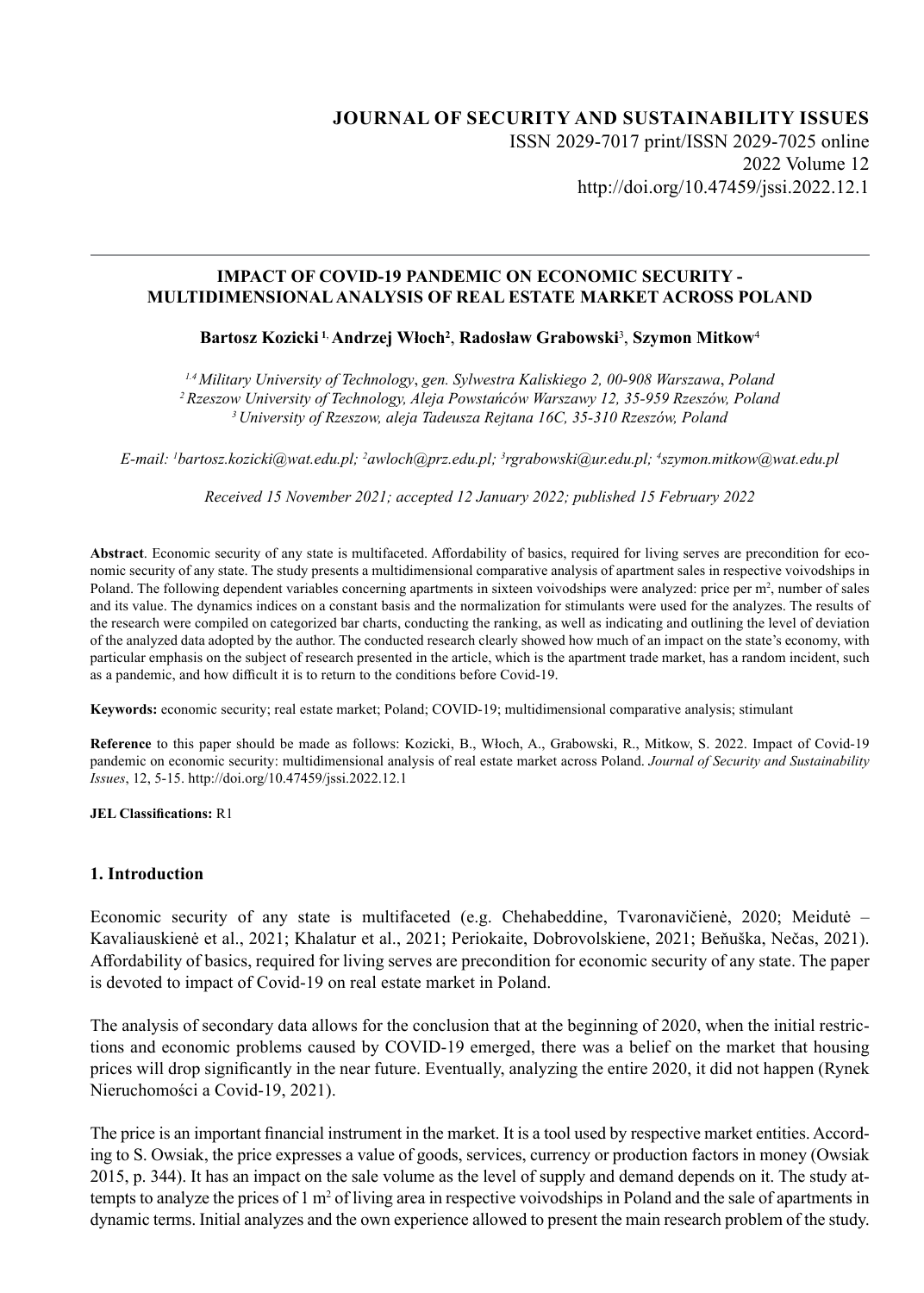The main research problem focuses on a multidimensional comparative analysis of the value of housing sales in Poland in sixteen voivodships between 2015-2020 in terms of the impact of the COVID-19 pandemic and the maintenance of the economic security of the state.

The aim of the study is an attempt to conduct a multidimensional comparative analysis of data on apartment sales in sixteen voivodships in Poland between 2015-2020, their grouping and examining the similarities and differences.

A research hypothesis was outlined for the adopted research problem and the purpose of the work: To what extent will the application of a multidimensional comparative analysis, including stimulants, allow the examination of the similarities and differences in the value of apartment sales in sixteen respective voivodships in Poland between 2015-2020?

The following research methods were used in the study: analysis of the literature which concerns the issues related to the sale of apartments in sixteen voivodships in Poland in dynamic terms, the COVID-19 pandemic and economic security, as well as multidimensional data analysis.

# **2. Analysis of the literature on the research subject**

The infectious disease COVID-19 was and is influencing many sectors of the economy. The transport sector was the first to be clearly affected. Changes related to the impact of COVID-19 can also be observed in the real estate sales market.

COVID-19 was first reported in December 2019 in Wuhan, China (Zhu, Zhang, et al. 2020). On March 11, 2020, the World Health Organization announced the COVID-19 pandemic (Satomi, et al., 2020). By December 7, 2021, approximately 3 184 676 people had been infected with this disease in Poland, and 86 205 died (Zasięg koronawirusa Covid-19, 2021). The high mortality rate of people, as well as the speed of transmission of the disease, led, particularly in the first stage, to many long-term restrictions (Matuka, 2020), e.g. no movement, remote work order. This, in turn, had an impact on the prices on the real estate market in Poland.

The prices of flats in respective voivodships in Poland between 2015-2020 were and are diversified and, in total, they show a growing trend (Kozicki, Mitkow, Sowa, 2021). The information taken from websites shows that the following voivodships are the cheapest in terms of housing prices: Lubuskie, Łódzkie and Świętokrzyskie. The highest prices are definitely in the Mazowieckie Voivodship. In February 2021, the price of  $1 \text{ m}^2$  of an apartment in Warsaw fluctuated around PLN 10,657. The second place in the ranking was Gdańsk with a price for 1m<sup>2</sup> of PLN 10,267 and the third one was Kraków with a price of PLN 9,744. The COVID-19 pandemic has led to a temporary slowdown in the growth of housing prices, as well as their drops. Forecasts at the beginning of the pandemic indicated a tendency to stop the large increase in housing prices in Poland (Słomski, 2021). This did not happen, despite the fact that in 2020 about 15 000 fewer work permits were issued for foreigners, mainly Ukrainians seeking employment in the construction industry, than in 2019 (Sarniewicz, 2021). The largest increase in the prices of residential premises in 2020 was recorded in the Mazowieckie, Podkarpackie and Pomorskie Voivodship (*Ceny mieszkań w największych miastach Polski*, 2021).

The level of housing prices has an impact on the economic security of the state and its citizens. Economic security is considered to be the certainty of the survival and development of the economic system of the state and international economic organizations, it guarantees the maintenance of an appropriate position in economic relations and a proper standard of living for citizens (Nurzyńska, 2016, p. 22).

According to Eugeniusz Zwierzchowski, ensuring the safety of citizens is one of the basic tasks of the state. Ensuring the safety of citizens consists, inter alia, in various activities undertaken by state authorities in order to protect citizens against the effects of hostilities and terrorist attacks, but also against the threat of domestic crime, the development of epidemic diseases, natural disasters, various types of catastrophes and other threats to the life, health or property of citizens (Zwierzchowski, p. 108).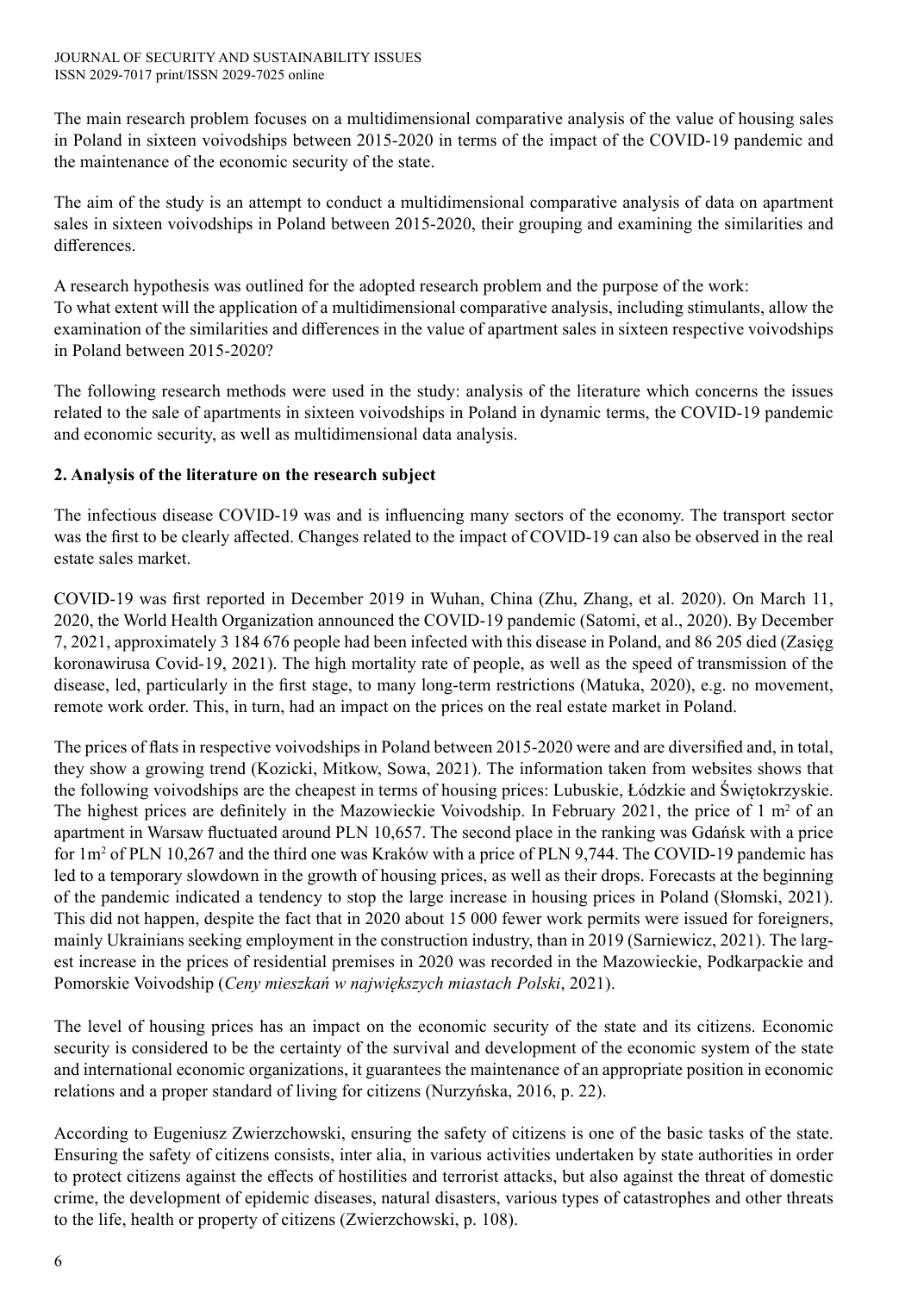Security can be divided according to several criteria (Brzeziński, 2009, p. 33-34, Zwierzchowski E., 2009, p. 95‑104). One of them is the subjective criterion, thanks to which it is possible to distinguish political, military, economic, environmental, social security, etc. (Wojtaszczyk, 2021, p. 12, Zięba, 2008, p. 16, Czaputowicz, p. 22‑23).

Economic security is related to the provision of economic conditions necessary for the survival, prosperity and sustainable development of society, as well as the efficient functioning of the state and its institutions (Kitler, 2011, p. 49).

According to Szubrycht, this is a state of affairs that allows for the development of the economy and the ensuring of a proper standard of living for citizens through continuous access to raw materials, asset, technology or information (Szubrycht, 2006, p. 87-98).

The study presents a multidimensional comparative analysis of data on apartment sales in respective voivodships in Poland. Such an analysis allows to explain the structure of connections between the observed characteristics of objects (Panek, Zwierzchowski, 2013, p. 15). It belongs to the group of statistical methods by means of which at least two variables describing each object are subjected to simultaneous analysis (Łuniewska, Tarczyński, 2006, p. 9).

During the research, normalization for the stimulants was used (Mitkow, Tomaszewski, Kozicki, 2021, p. 110‑160). On the other hand, a stimulant is a form of data normalization based on the assumption that the higher the value of the stimulant, the higher its rank.

## **3. Multidimensional analysis of apartment sales in voivodships in Poland**

The research began with a bar chart of prices in PLN in PLN for  $1m<sup>2</sup>$  of usable floor space in total in 16 voivodships in Poland between 2015-2020 in Figure 1.



**Figure 1.** Prices of 1 m2 of usable floor space in total in 16 voivodships in Poland in 2015-2020 in PLN

*Source*: own study based on data obtained from the website: https://bdl.stat.gov.pl/ 03.12.2021

Figure 1 shows that the leader in terms of the highest price of  $1m<sup>2</sup>$  of living space in Poland is the Mazowieckie Voivodship. From 2015 to 2020, a growing trend in the prices of 1m<sup>2</sup> of usable space can also be observed in this voivodship. The arithmetic mean of the price of  $1m^2$  of usable floor space of a flat between 2015-2020 was PLN 6 949 PLN.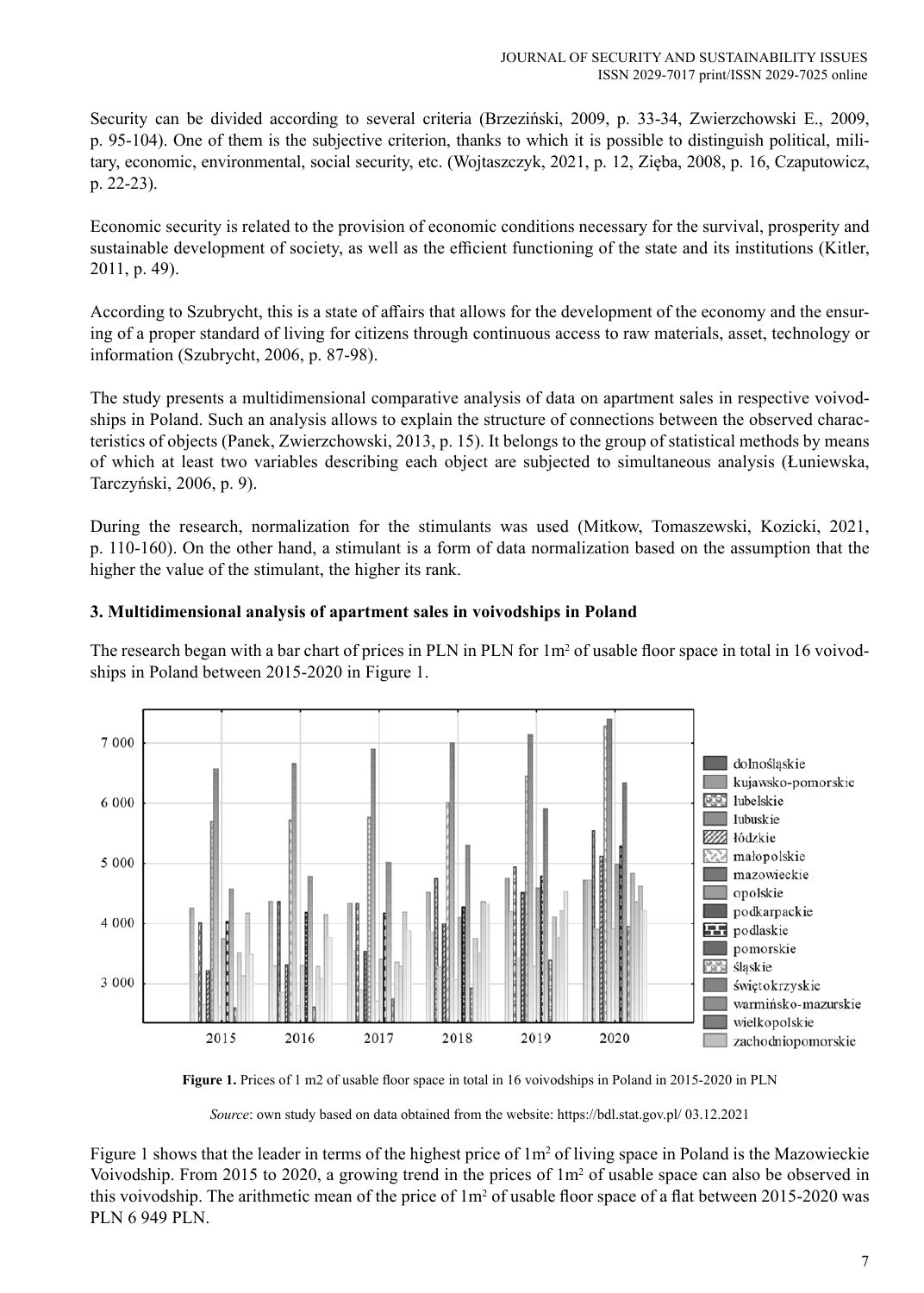The second place in the ranking of the highest prices for  $1m^2$  of usable floor space of flats in Poland is the Małopolskie Voivodship. A growing trend is also visible here. The arithmetic mean of prices for 1m<sup>2</sup> of usable space between 2015-2020 was PLN 6 167 PLN.

The third place in terms of the highest prices for  $1m^2$  of usable space is occupied by the Pomorskie Voivodship with a visible growing trend from 2015 to 2020. The arithmetic mean of the price of  $1m<sup>2</sup>$  of usable space was PLN 5 326 PLN.

The fourth place in this ranking was taken by the Lubelskie Voivodship. The upward trend in the price of  $1m^2$  of living space was visible here from 2015 to 2016 and from 2017 to 2020. The arithmetic mean of prices for 1m<sup>2</sup> of residential space in the period from 2015 to 2020 was PLN 4 668,167 PLN. The ranking of the remaining 12 voivodships together with the arithmetic means of prices for  $1m^2$  of living space for 2015-2020 is as follows: 5 – dolnośląskie: 4 494 PLN;

- 6 podlaskie: 4 467 PLN;
- 7 wielkopolskie: 4 285,833 PLN;
- 8 zachodniopomorskie: 4 038 PLN;
- 9 podkarpackie: 4 022,333 PLN;
- 10 łódzkie: 3 960,5 PLN;
- 11 świętokrzyskie: 3 811 PLN;
- 12 ‒ kujawsko-pomorskie: 3 797 PLN;
- 13 ‒ warmińsko-mazurskie ‒ 3 526,5 PLN;
- 14 lubuskie: 3 172,5 PLN;
- 15 śląskie: 3 045,333 PLN;
- 16 opolskie: 3 039 PLN.

The next stage of the research was the analysis of the dynamics of price changes for  $1 \text{ m}^2$  of living space in 16 voivodships in Poland between 2015-2020. In order to conduct the research, the indices of dynamics on a constant basis were calculated. The price of  $1m^2$  of usable floor space of an apartment in 16 voivodships of Poland in 2015 was assumed as a constant. The test results are outlined in Figure 2.



**Figure 2**. Indices of dynamics of prices of 1m<sup>2</sup> of usable floor space on a constant basis in total in 16 voivodships in Poland between 2016-2020 (constant - the price of 1 m<sup>2</sup> of usable floor space in total in 16 voivodships in Poland in 2015)

*Source:* own study based on data obtained from the website: https://bdl.stat.gov.pl/, 03.12.2021

The data in Figure 2 shows that the highest growth rate of prices for  $1 \text{ m}^2$  of living space in 16 respective voivodships in Poland between 2015-2020 was in the Łódzkie Voivodship. From 2015 to 2020, there was an increase by 58.95 pp. The following voivodships occupy the following places in the ranking, along with the growth from 2015 to 2020: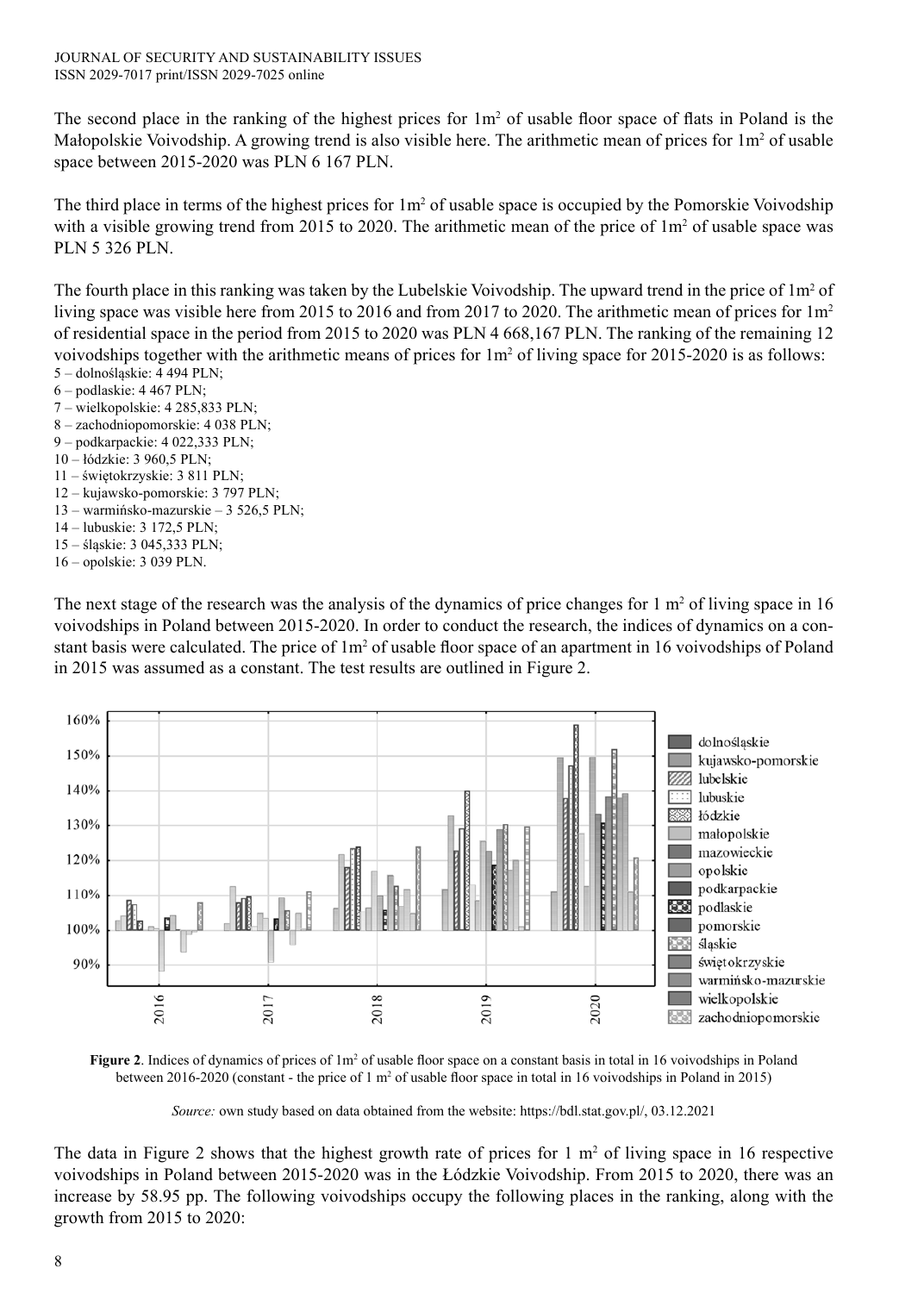2 – śląskie: 52,02 pp.; 3 – opolskie: 49,69 pp.; 4 ‒ kujawsko-pomorskie: 49,45 pp.; 5 – lubuskie: 47,23 pp.; 6 ‒ warmińsko-mazurskie: 39,15 pp.; 7 – pomorskie: 38,31 pp.; 8 – lubelskie: 37,91 pp.; 9 – świętokrzyskie: 37,90 pp.; 10 – podkarpackie: 33,30 pp.; 11 – podlaskie: 30,96 pp.; 12 – małopolskie: 27,64 pp.; 13 – zachodniopomorskie: 21,00 pp.; 14 – mazowieckie: 12,61 pp.; 15 – dolnośląskie: 10,93 pp.; 16 – wielkopolskie: 10,91 pp.

Then, Figure 3 compares the number of flats sold on the free market in Poland in 16 respective voivodships between 2015-2020.





*Source*: own study based on data obtained from the website: https://bdl.stat.gov.pl/ 03.12.2021

The data presented in Figure 3 shows that the highest sales of flats in the 16 analyzed voivodships in Poland between 2015-2020, along with a visible growing trend, were observed in the Mazowieckie Voivodship.

Figure 3 also shows that in 2020, compared to 2019, for the 16 analyzed voivodships, an increase in the number of flats sold during the COVID-19 pandemic occurred only in six voivodships (ranking plus an increase compared to 2019):

1 – mazowieckie: 1 293; 2 – wielkopolskie: 1 292; 3 – opolskie: 452; 4 – lubelskie: 450; 5 – łódzkie: 423; 6 – świętokrzyskie: 365.

In the remaining 10 voivodships declines were observed. The ranking of the largest decreases along with the absolute value of the difference between 2019 and 2020 is as follows:

1 ‒ dolnośląskie: 5388; 2 – zachodniopomorskie: 4201; 3 – małopolskie: 1098; 4 ‒ kujawsko-pomorskie: 1016; 5 – podkarpackie: 684; 6 – pomorskie: 668; 7 ‒ warmińsko-mazurskie: 222; 8 – śląskie: 184; 9 – podlaskie: 143; 10 – lubuskie: 89.

The next stage of the research was the analysis of the total value of apartments sold in Poland between 2015-2020 (Fig. 4).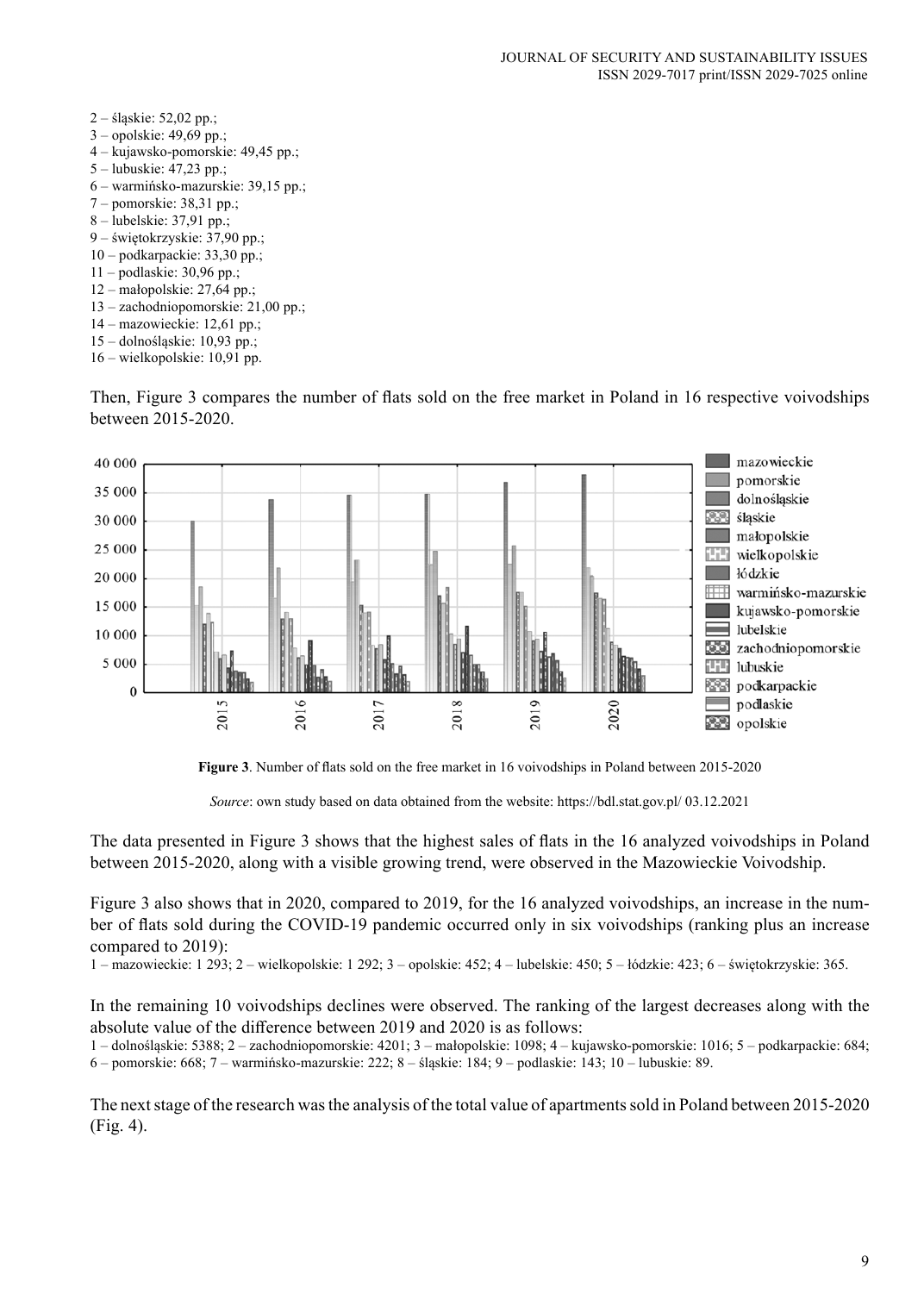#### JOURNAL OF SECURITY AND SUSTAINABILITY ISSUES ISSN 2029-7017 print/ISSN 2029-7025 online



**Figure 4**. Total value of flats sold on the free market in Poland between 2015-2020 in PLN

*Source*: own study based on data obtained from the website: https://bdl.stat.gov.pl/, 03.12.2021

The information in Figure 4 shows that the sum of the value of sold apartments in Poland between 2015-2020 indicates a growing trend. The highest increase in the total value of apartments sold was in 2018 and amounted to 8 816 661 968 apartments compared to 2017. On the other hand, the lowest increase is visible in 2020 during the impact of the COVID-19 pandemic. Between 2019 and 2020, there was an increase in the value of flat sales by 2 810 634 924. The arithmetic mean of the value of flat sales in Poland between 2015-2020 was 49 789 283 799 while the median was 49 919 854 658. The standard deviation from the arithmetic mean was 10 309 990 080.

For illustrative purposes, Figure 5 presents the sum of the value of flats sold on the free market in respective 16 voivodships in Poland between 2015-2020 in PLN.





*Source:* own study based on data obtained from the website: https://bdl.stat.gov.pl/ 03.12.2021

The observations of the data presented in Figure 5 show that the largest sum of the value of flats sold in 16 respective voivodships in Poland between 2015-2020 was in the Mazowieckie Voivodship. The arithmetic mean of the sum of the value of flats sold in this voivodship between 2015-2020 was PLN 14 064 611 887. The ranking of the remaining voivodships in terms of the arithmetic mean of the sum of flat sales in Poland between 2015-2020, from the highest to the lowest value, is as follows:

2 – pomorskie: 6 213 900 556 PLN; 3 ‒ dolnośląskie: 5 516 187 888 PLN; 4 – małopolskie: 4 954 774 990 PLN; 5 – wielkopolskie: 3 740 633 543 PLN; 6 – śląskie: 2 628 765 343 PLN; 7 – zachodniopomorskie: 2 052 001 076 PLN; 8 – łódzkie: 1 949 883 421 PLN; 9 ‒ kujawsko-pomorskie: 1 610 789 471 PLN; 10 – lubelskie: 1 519 524 293 PLN; 11 ‒ warmińsko-mazurskie: 1 457 785 174 PLN; 12 – podlaskie: 1 079 052 630 PLN; 13 – podkarpackie: 996 156 585 PLN; 14 – lubuskie: 921 937 987 PLN; 15 – opolskie: 595 722 722 PLN; 16 – świętokrzyskie: 487 556 234 PLN.

Then, the dynamics of the total value of apartments sold in 16 voivodships in Poland between 2015-2020 was analyzed. The results are outlined in Figure 6.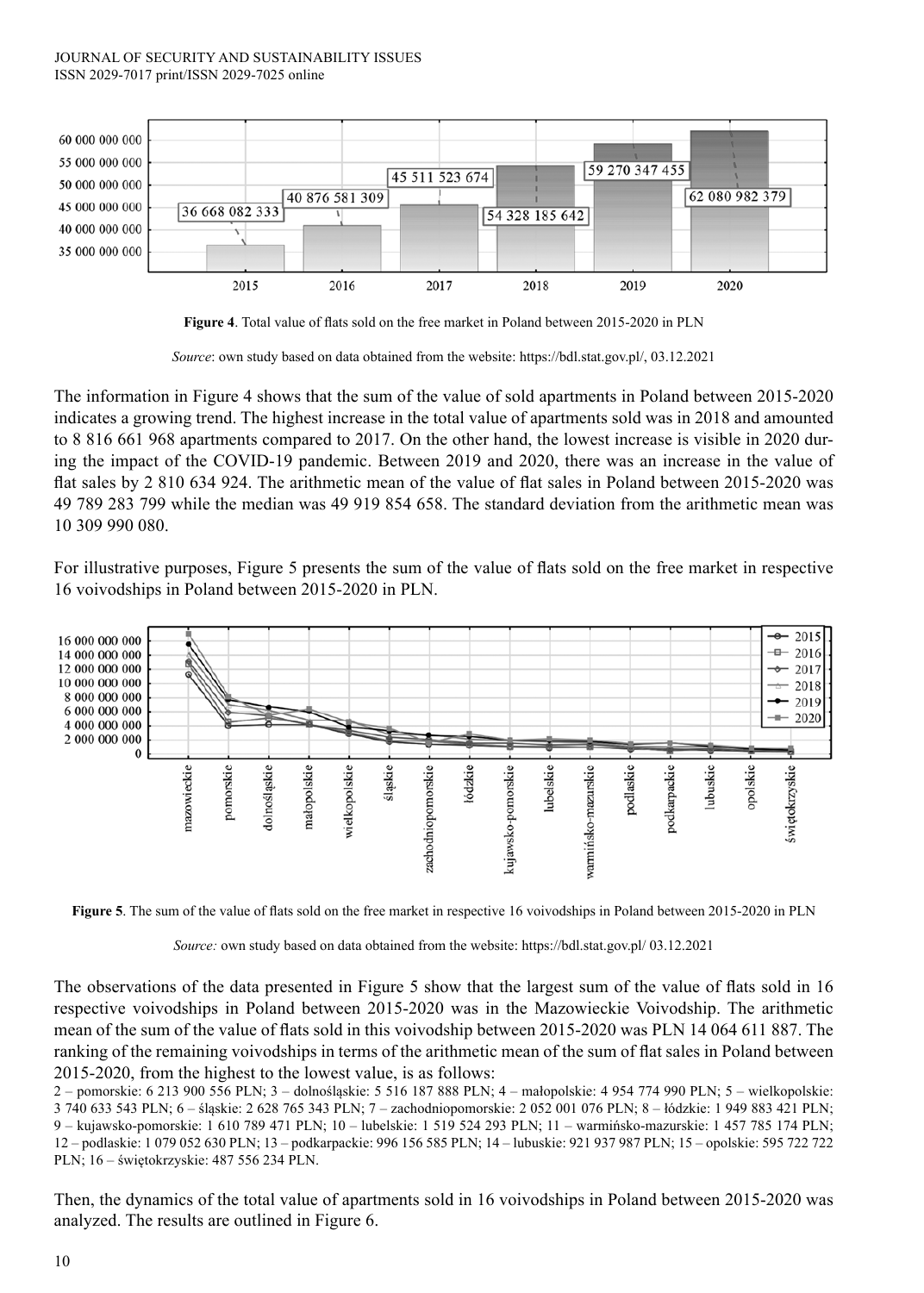

**Figure 6**. The dynamics index on a constant basis of the value of flats sold on the free market in 16 voivodships in Poland between 2015-2020 in percentage (fixed sum of the value of flats sold in respective 16 voivodships in Poland in 2015)

*Source*: own study based on data obtained from the website: https://bdl.stat.gov.pl/, 03.12.2021

According to the information in Figure 6, the highest increase in the dynamics of the total value of flats sold in the 16 analyzed voivodships in Poland from 2015 to 2020 was recorded in (from the highest value to the lowest value along with an increase in pp.):

- 1 lubuskim: 136,67 pp.;
- 2 lubelskim: 134,10 pp.;
- 3 opolskim: 133,71 pp.;
- 4 podkarpackim: 130,03 pp.;
- 5 łódzkim: 123,96 pp.;
- 6 świętokrzyskim: 114,71 pp.;
- 7 śląskim: 110,29 pp.;
- 8 podlaskim: 107,74 pp.;
- 9 pomorskim: 104,13 pp.;
- 10 warmińsko-mazurskim: 102,27 pp.;
- 11 kujawsko-pomorskim: 83,95 pp.;
- 12 wielkopolskim: 58,74 pp.;
- 13 małopolskim: 52,24 pp.;
- 14 mazowieckim: 51,32 pp.;
- 15 dolnośląskim: 30,71 pp.;
- 16 zachodniopomorskim: 19,65 pp.

For research purposes, it was decided to group 16 voivodships analyzed between 2015-2020 with regard to similarities in terms of the sum of the value of apartments sold, using the normalization for stimulants. The test results for illustrative purposes are presented in Figures 7 and 8.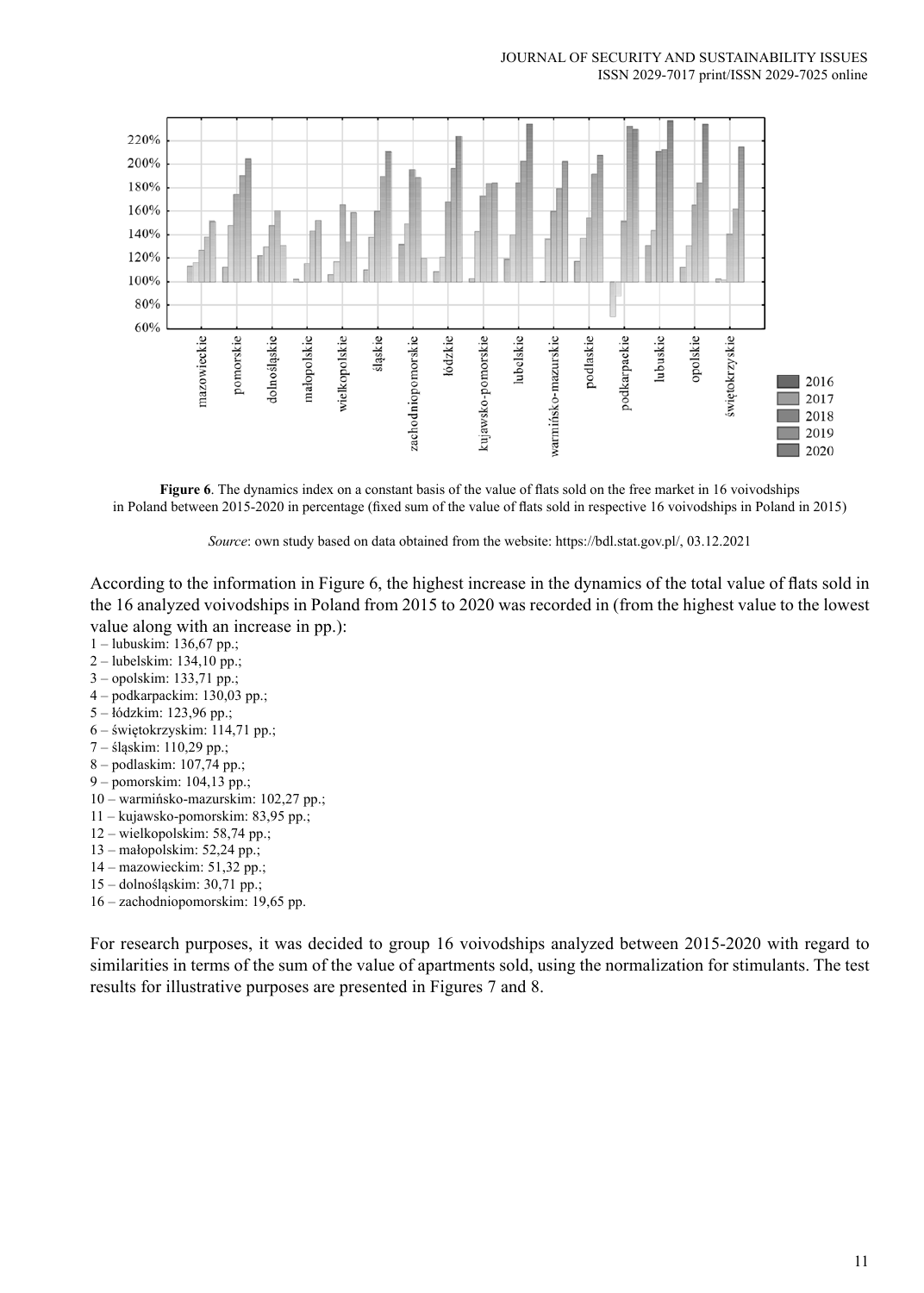

**Figure 7**. Ranking of the sum of the value of flats sold on the free market in 16 voivodships in Poland between 2015-2020 using the standardization for stimulants (scale from 0.0149 to 0.0630)

*Source*: own study based on data obtained from the website: https://bdl.stat.gov.pl/, access: 03.12.2021

The observation of the normalization for stimulants shows that the Mazowieckie Voivodship is the highest one in the ranking with the result of  $0.0625$ . This is where the price of  $1m<sup>2</sup>$  and the number of apartments sold are highest. The next highest-ranked voivodships are a group similar to each other, ranging from 0,0205 to 0,0260. They include: Pomorskie Voivodship 0,0260; Dolnośląskie 0,0233 and Małopolskie 0,0205. It is there that the sum of the sales value of flats between 2015-2020 is close to each other with slight deviations. The fifth place in the ranking presented in Figure 7 is the Wielkopolskie Voivodship with the result of 0,0150. Figure 8 shows a further part of the ranking of the sum of the value of flats sold in Poland in respective 16 voivodships between 2015-2020 on the adopted scale from 0 to 0,01.



**Figure 8**. Ranking of the sum of the value of flats sold on the free market in 16 voivodships in Poland between 2015-2020 with the use of normalization for stimulants (scale from 0,00 to 0,01)

*Source*: own study based on data obtained from the website: https://bdl.stat.gov.pl/, 03.12.2021

The observation of the further part of the ranking of data summarized in Figure 8 indicates five groups of variables in which there are data similar in terms of values. The highest one, with the result of 0,0097, is the Śląskie Voivodship. Two subsequent voivodships form a separate group of data with similar values: Zachodniopomorskie 0,0073 and Łódzkie 0,0066.

The third group of variables includes three voivodships: Kujawsko-Pomorskie 0,0051, Lubelskie 0,0047 and Warmińsko-Mazurskie 0,0044.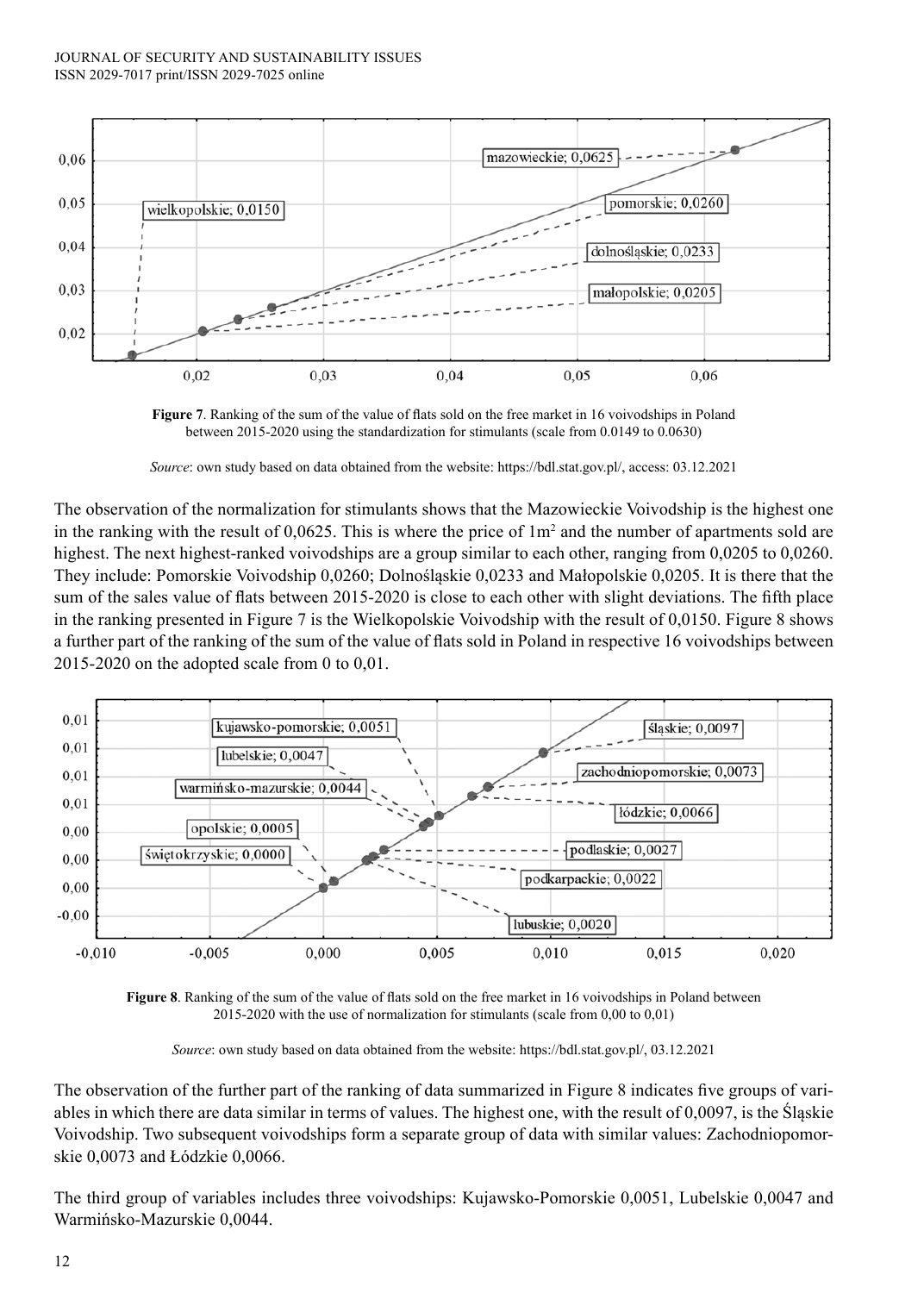The fourth group includes three voivodships with the following results: Podlaskie 0,0027, Podkarpackie 0,0022 and Lubelskie 0,0020.

The lowest fifth group in the ranking is two voivodships: Opolskie 0,0005 and Świętokrzyskie 0,0000. It is there that the sum of the sale value of apartments between 2015-2020 was by far lowest. It should be emphasized that the average price of  $1 \text{ m}^2$  of living space in the Swiętokrzyskie Voivodship (PLN 3 811) was much higher than that in Opolskie (PLN 3 039) which proves that there were the lowest sales of apartments in this voivodship in Poland between 2015-2020 (Fig. 3).

## **4. Summary and conclusions**

The research shows that the highest arithmetic mean of prices for  $1 \text{ m}^2$  of living space in Poland in 2020 was in the Mazowieckie Voivodship and amounted to PLN 6 949. The second place in the ranking is taken by Małopolskie Voivodship with the result of PLN 6 167. The third Pomorskie 5 326 zloty. On the other hand, for the 16 analyzed voivodships, the lowest arithmetic mean of prices per  $1 \text{ m}^2$  of living space was recorded in Opolskie: PLN 3 039.

The COVID-19 pandemic in 2020 led to changes in the value of apartment sales in Poland. In ten out of sixteen voivodships in Poland, in 2020, compared to 2019, decreases in the number of apartments sold were observed: 1 – dolnośląskie: -5 388; 2 – zachodniopomorskie: -4 201; 3 – małopolskie: -1 098; 4 – kujawsko-pomorskie: -1 016; 5 – podkarpackie: –684; 6 – pomorskie – 668; 7 – warmińsko-mazurskie: -222; 8 – śląskie: – 184; 9 – podlaskie: – 143; 10 – lubuskie: – 89.

Only in six voivodships there were increases in the sale of the number of apartments in 2020 compared to 2019: 1 – mazowieckie: 1 293; 2 – wielkopolskie: 1 292; 3 – opolskie: 452; 4 – lubelskie: 450; 5 – łódzkie: 423; 6 – świętokrzyskie: 365.

The use of standardization for stimulants allowed for the examination of the similarities and differences in terms of the sum of the value of apartment sales in 16 voivodships in Poland between 2015-2020.

The Mazowieckie Voivodship had the greatest rank in the analysis of the total value of apartment sales in Poland between 2015-2020 with the result of 0,0625, thus constituting a separate strong group. Housing prices in this voivodship, despite the impact of the COVID-19 pandemic, are rising, as is the number of apartments sold. According to the author, this voivodship is one of the best for financial investments in the form of, for instance, the purchase of flats - in order to allocate the available financial resources.

The next investment-friendly voivodships, which achieved the highest rank during the application of stimulants when considering the increase in apartment sales in 16 voivodships in Poland in dynamic terms, are: Pomorskie (0,0260), Dolnośląskie (0,0233) and Małopolskie (0,0205). The voivodship similar to the three above, constituting a separate group at the same time, is the Wielkopolskie Voivodship (0,0150). The remaining eleven voivodships achieved a value below 0,01 after the application of the stimulant. These voivodships can be included in five groups of dependent variables: the highest one with a result of 0,0097 is the Śląskie Voivodship, the next group is: Zachodniopomorskie 0,0073 and Łódzkie 0,0066. The third group included: Kujawsko-Pomorskie 0,0051, Lubelskie 0,0047 and Warmińsko-Mazurskie 0,0044. The fourth includes: Podlaskie 0,0027, Podkarpackie 0,0022 and Lubelskie 0,0020. The lowest fifth group in the ranking is two voivodships: Opolskie 0,0005 and Świętokrzyskie 0,0000.

The participatory observation shows that since the second quarter of 2020, the increase in flat prices in Poland has slowed down and the reason was the continuous reduced demand related to apartment rental caused by distant work, teaching and other restrictions.

The obtained research results are extremely important from the point of view of the main micro- and macroeconomic problems, as they allow to make many decisions related to the planning of the purchase and sale of apartments in various regions of Poland in terms of, for example, investments aimed at a good allocation of financial resources.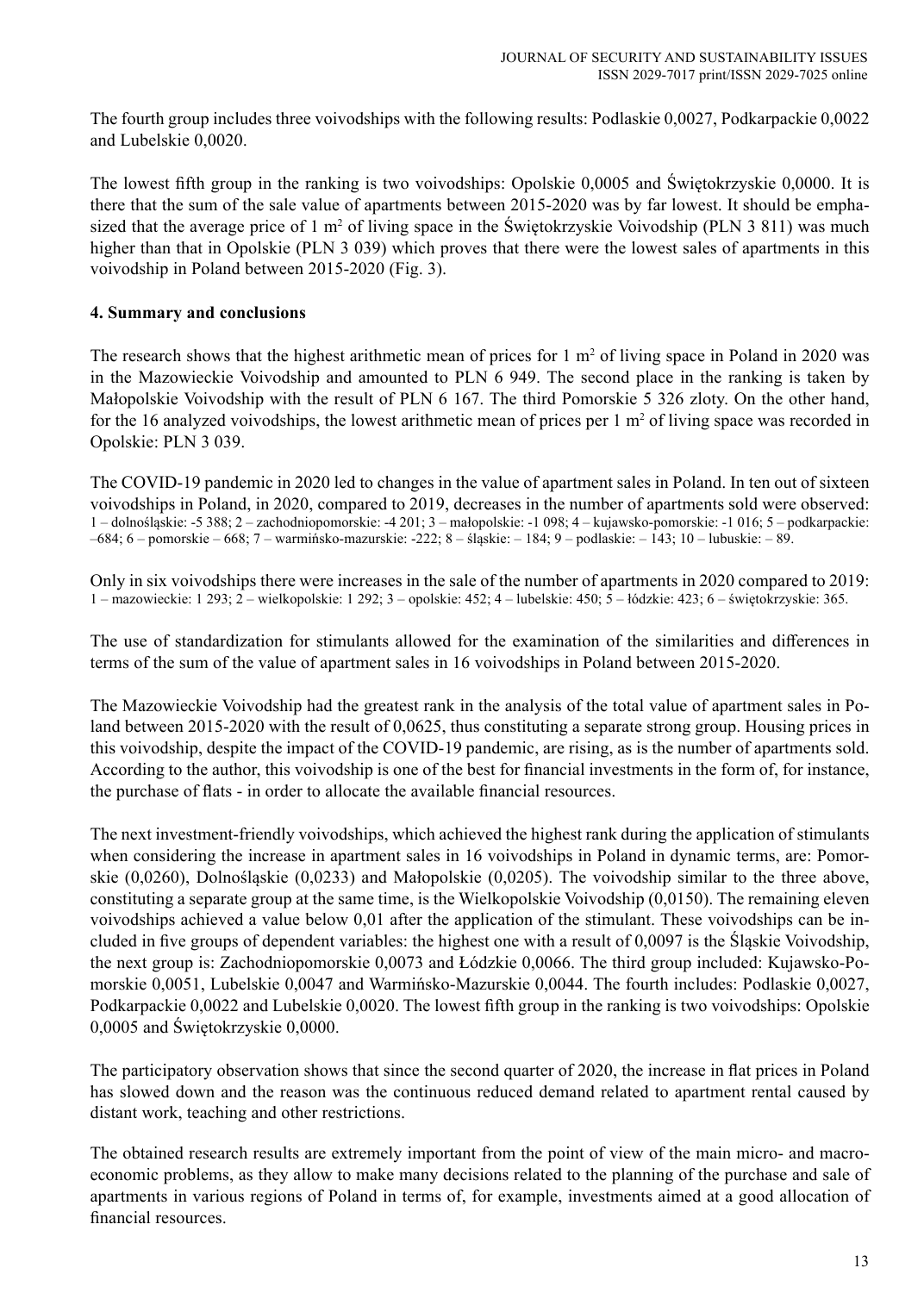The return to the pre-COVID-19 situation will require even more intensive attempts to contain the spread of the infectious disease through the continuous growth of the vaccinated population and the subsidizing of sectors that suffer losses from persistent diseases and require temporary financial support (Jurgilewicz et al., 2021).

An element influencing the level of security of citizens is the obligation of the state to combat epidemic diseases (Grabowski, 2016). Public authorities must focus on ensuring the security of their citizens, both in the economic context and for the protection of people's health and life. Therefore, in order to be able to talk about the improvement of the condition of the economy and the return to the situation from before the Covid-19 pandemic, the state must take account of not only matters related to the containment of the pandemic, but also matters related to the economic security of the state and human safety. The conducted research clearly showed how much of an impact on the state's economy, with particular emphasis on the subject of research presented in the article, which is the apartment trade market, has a random incident, such as a pandemic, and how difficult it is to return to the conditions before Covid-19.

### **References:**

Beňuška, T., Nečas, P. 2021. On societal security of the state: applying a perspective of sustainability to immigration. *Entrepreneurship and Sustainability Issues*, 9(2), 473-487. http://doi.org/10.9770/jesi.2021.9.2(31)

Brzeziński, M. 2009. *Rodzaje bezpieczeństwa państwa (Kinds of state security)* [in:] *Bezpieczeństwo wewnętrzne państwa. Wybrane zagadnienia (Internal security of the state. Selected Issues),* eds. S. Sułowski, M. Brzeziński, Warszawa.

Chehabeddine, M., Tvaronavičienė, M. 2020. Securing Regional Development*. Insights into Regional Development*, 2(1), 430-442. http://doi.org/10.9770/IRD.2020.2.1(3)

Czaputowicz, J. 2003. *Kryteria bezpieczeństwa międzynarodowego państwa - aspekty teoretyczne (State international security criteria theoretical aspects)* [in:] *Kryteria bezpieczeństwa międzynarodowego państwa (State international security criteria)*, eds. S. Dębski, B. Górka - Winter, Warszawa

Grabowska S. 2016. *Bezpieczeństwo państwa (State security)* [in:] *Kategoria bezpieczeństwa w regulacjach konstytucyjnych i praktyce ustrojowej państw Grupy Wyszehradzkiej (The category of security in the constitutional regulations and systemic practice of the Visegrad Group countries)*, eds. A. Bień – Kacała, J. Jirásek, L. Cibulka, T. Drinóczi, Toruń

Grabowski, R.2016. *Bezpieczeństwo a inne wartości konstytucyjnie chronione (Security and other constitutionally protected values)* [in:] *Kategoria bezpieczeństwa w regulacjach konstytucyjnych i praktyce ustrojowej państw Grupy Wyszehradzkiej (The category of security in the constitutional regulations and systemic practice of the Visegrad Group countries)*, eds. A. Bień – Kacała, J. Jirásek, L. Cibulka, T. Drinóczi, Toruń

Jurgilewicz, M., Malec, N., Piwowarski, J., Kozicki, B. 2021. Forecasting the Reserve Money of the Central Bank of Poland in the Aspects of Economy Security. *Journal of Security and Sustainability Issues*, 11(1), 525–536. https://doi.org/10.47459/jssi.2021.11.48

Khalatur, S., Masiuk, Y., Kachula, S., Brovko, L., Karamushka, O., Shramko, I. 2021. Entrepreneurship development management in the context of economic security. *Entrepreneurship and Sustainability Issues*, 9(1), 558-573. http://doi.org/10.9770/jesi.2021.9.1(35)

Kitler, W. 2011. *Bezpieczeństwo narodowe RP. Podstawowe kategorie. Uwarunkowania. System (National security of the Republic of Poland. Basic categories. Conditions. System),* Warszawa.

Kozicki, B., Mitkow, Sz., Sowa, B. 2021. *Prognozowanie w obszarze zakupu nieruchomości w Polsce na 2021 rok w aspekcie bezpieczeństwa ekonomicznego (Forecasting in the area of real estate purchase in Poland for 2021 in terms of economic security)*. *Nowoczesne Systemy Zarządzania*, 2. http://doi.org/10.37055/nsz/139361

Łuniewska, M., Tarczyński, W. 2006. *Metody wielowymiarowej analizy porównawczej na rynku kapitałowym (Methods of multidimensional comparative analysis on the capital market)*, Wydawnictwo Naukowe PWN, Warszawa.

Matuka A., 2020, COVID-19 Outbreak and US Economic Policy Uncertainty: An ARDL Approach. *SSRN Electronic Journal*, https:// www.researchgate.net/publication/344083397

Meidutė – Kavaliauskienė, I., Dudzevičiūtė, G., Šimelytė, A., Maknickienė, N. 2021. Sustainability and regional security in the context of Lithuania*. Entrepreneurship and Sustainability Issues*, 8(3), 248-266. http://doi.org/10.9770/jesi.2021.8.3(14)

Mitkow, Sz., Tomaszewski, J., Kozicki, B. 2021. *Bezpieczeństwo militarne a potencjał osobowy Sił Zbrojnych RP (Military security and the personnel potential of the Polish Armed Forces)*, Wydawnictwo Wojskowa Akademia Techniczna, Warszawa.